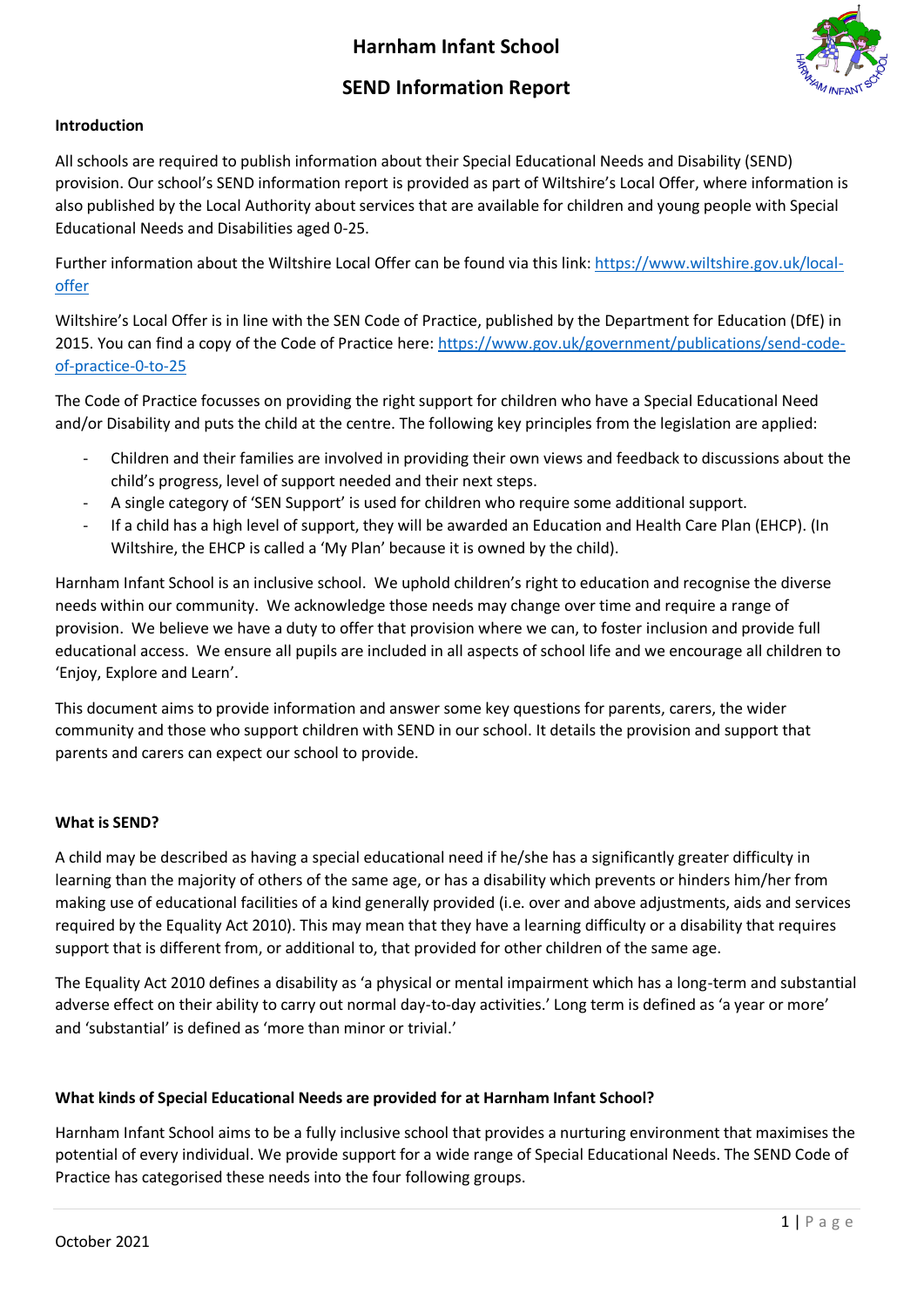### **Communication and Interaction**

Some children may have difficulty in communicating with others. They may have difficulty saying what they want, understanding others or understanding the social rules of communication. Children with Autism or Asperger's may have difficulty with communication and relating to others.

### **Cognition and Learning**

Learning difficulties cover a wide range and severity of needs. Some children might need support in one area while others may need support in many areas of the curriculum. Others may have a specific learning difficulty such as Dyslexia, Dyscalculia or Dyspraxia.

### **Social, Emotional and Mental Health Difficulties**

There is a wide range of social and emotional difficulties which can result in children becoming isolated or withdrawn or perhaps displaying some challenging or disruptive behaviour. Some children may have disorders such as Attention Deficit Disorder, Attention Deficit Hyperactivity Disorder or Attachment Disorder.

### **Sensory and/or Physical Needs**

Some children may have a disability which prevents or hinders them for accessing the curriculum and school facilities in the same way as other children. Hearing or Visual impairments are examples of this. Children may require additional support or specialist equipment.

# **What do we offer at Harnham Infant School? How do we support all children, including those with SEN/D to access the curriculum?**

Harnham Infant School believes in the effective inclusion of all children in high-quality everyday personalised teaching, known as 'Inclusive Quality First Teaching'. We value the abilities and achievements of all our pupils, and are committed to providing the best possible learning experiences and environment for every child. We aim to provide well resourced, appropriate and effective provision which is personalised to meet the needs of individual children. We believe that the most effective learning takes place when children are happy and confident, when they have high self-esteem and believe in themselves as learners. In order for this to happen, the following strategies are put into place:

- $\triangleright$  Class staff teams work hard to know the profile of their class and their individual needs the learning activities are carefully planned to match individual children's learning needs.
- $\triangleright$  Teaching and learning are paced and matched at an appropriate level for children's needs, activities and tasks are differentiated wherever necessary.
- $\triangleright$  The classroom and wider school environments are stimulating, supportive and well-resourced. Working walls and interactive displays and activities encourage children to learn and achieve independently.
- $\triangleright$  We use a continuous provision approach meaning that children can learn to appropriately challenge themselves, investigate and record their own ideas, reflect on their achievements and have opportunities to practice and rehearse new skills regularly.
- $\triangleright$  The curriculum is carefully planned to ensure progression from lesson to lesson and year group to year group.
- $\triangleright$  All staff have regular access to training, advice and resources to enable them to continuously develop inclusive quality-first practice.
- $\triangleright$  Offering a range of intervention programmes for children who may need additional support such as; phonics, pre-teaching, Talk Boost, NELI, ELSA, additional reading, Write from the Start, Fiddly fingers and Speech and Language. Where possible, these will happen within the classroom environment but there may be times where it is appropriate to be conducted within a quieter setting, such as for Speech and Language.
- $\triangleright$  Adaptations to the curriculum and learning environment by aspects such as; using many visual prompts, pre-teaching content and vocabulary, learning using multi-sensory techniques, presenting information in a variety of ways (visual, audio and kinaesthetic) providing sensory equipment where needed e.g fiddly toys,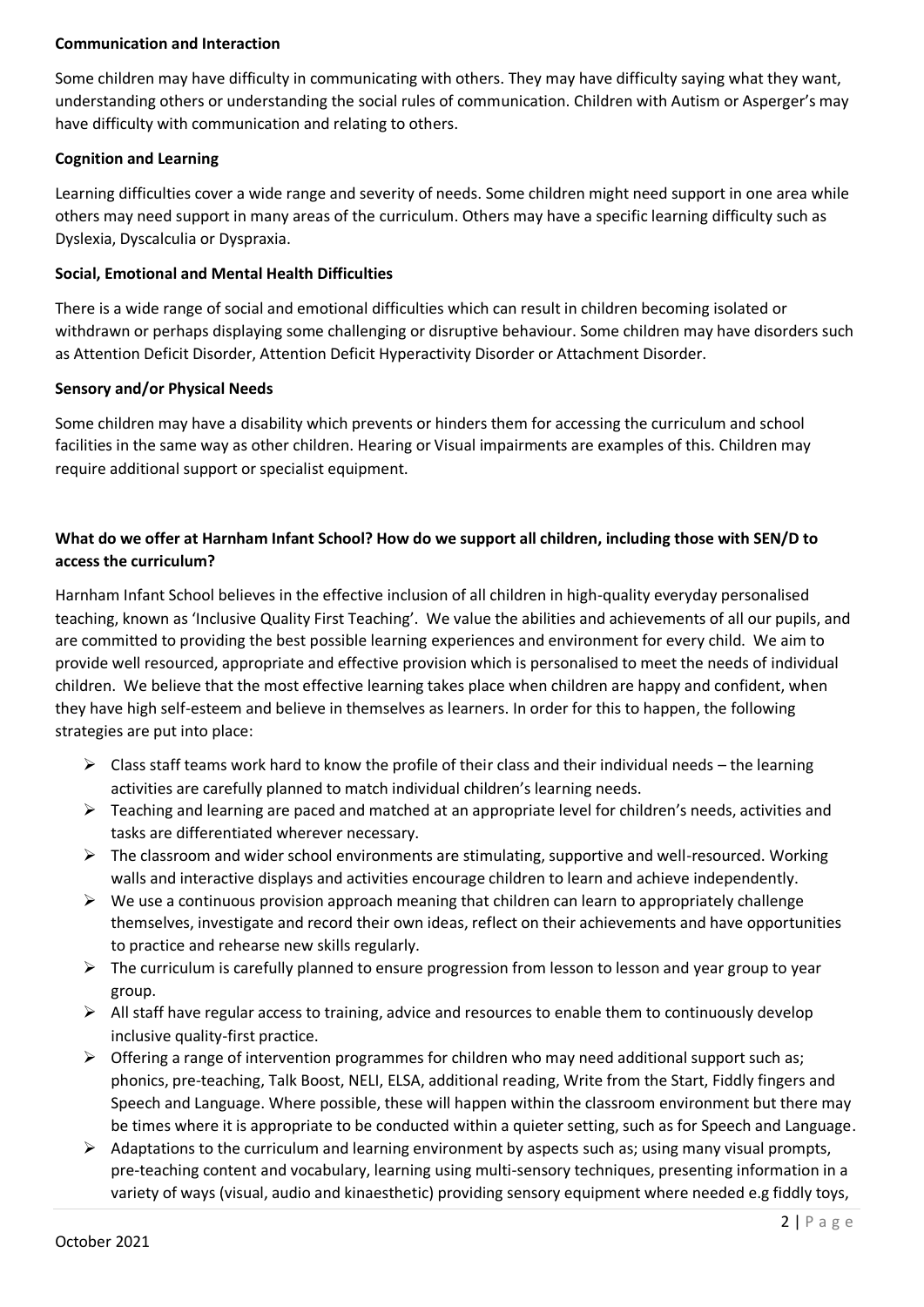wobble cushions, finding other ways to record work or to support working memory, such as use of recording devices and allowing children to use the calm corner in the classrooms independently to support their well-being.

- $\triangleright$  One page profiles are used for children where appropriate so that all staff who work with the children in any capacity can know and understand the needs of the pupils.
- $\triangleright$  Individual strategies, such as de-escalation plans, may also be used to provide strategies for children who display particularly anxious or challenging behaviours.
- $\triangleright$  Carrying out additional risk assessments for some curriculum opportunities where needed, e.g. for school trips, to ensure that no child's health and safety is compromised for any reason and to maximise participation in all learning activities. Children's access to activities and trips will also be discussed with individual parents.
- $\triangleright$  As a short term arrangement, and only where absolutely necessary, children may be offered a reduced and flexible timetable and only in consultation with parents. If this is the case, then reduced timetable paperwork is completed and submitted to Wiltshire Council and regularly reviewed.

## **The SEND Team at Harnham Infant School**

The Special Educational Needs and Disabilities Coordinator (SENDCo) is Mrs Laura Pike, who is also the Deputy Headteacher and is on the Senior Leadership Team. As SENDCo, she has responsibility for:

- Managing the day to day operations of the SEND Policy (available on the school website)
- Coordinating provision and managing the response to children's needs.
- Overseeing the records of children with SEND.
- Acting as a link with families and external agencies.
- Supporting implementation of SEN strategies within the classroom.

Laura Pike can be contacted by telephoning the school office 01722327338 or by email: [inclusion@harnham](mailto:inclusion@harnham-inf.wilts.sch.uk)[inf.wilts.sch.uk](mailto:inclusion@harnham-inf.wilts.sch.uk)

All class teachers are responsible for the provision and development of all children in their class, including children with SEND. We also have a team of enthusiastic and experienced Teaching Assistants who support the children and have been trained to deliver a range of interventions too.

We have a specialist Teaching Assistant, Mrs Anna McGinley for children with Speech and Language Needs in Key Stage One.

Mrs Lorraine Batchelor is our qualified ELSA (Emotional Literacy Support Assistant) who supports children with any emotional needs. She can be contacted via the school office 01722327338 or by email: Ibatchelor@harnham[inf.wilts.sch.uk](mailto:lbatchelor@harnham-inf.wilts.sch.uk)

In addition, we have a Parent Support Advisor, Mrs Chris Lister who works alongside families to support them at with strategies at home. She can be contacted via telephone 07595217569 or by email[: psa@harnham](mailto:psa@harnham-inf.wilts.sch.uk)[inf.wilts.sch.uk](mailto:psa@harnham-inf.wilts.sch.uk)

#### **How do we identify pupils with SEN and assess their needs?**

Children are identified as having SEN through a variety of ways:

- **Some pupils are identified as having SEN/D before they start school –** pre-schools and nurseries will organise an additional transition meeting with the school and parents before the children start to ensure that children start school with the support that they need. The EYFS class teachers and SENDCo (where appropriate) will usually visit the feeder setting to observe and liaise regarding new entrants.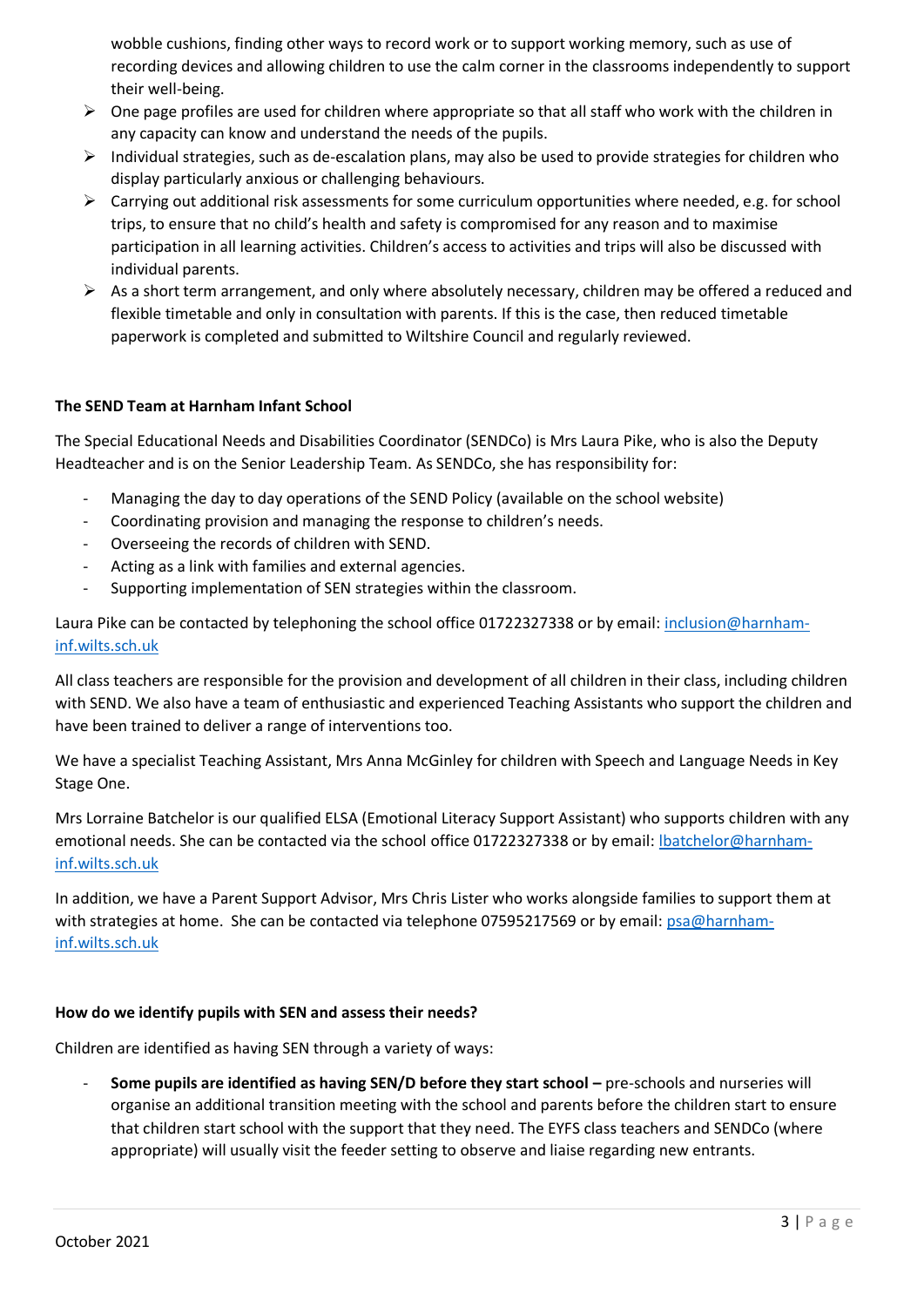- **Some pupils are identified as having SEN/D due to concerns raised by parents / carers these may be** directed to the class teacher or SENDCo and will always be responded to sensitively in order to establish any needs that children are presenting.
- **Class teachers –** monitor pupils' progress daily and will put in support and adjust their teaching as required. This is called Inclusive Quality First Teaching and is the entitlement of every child. If a child is performing well below age related expectations in class or if a child's behaviour or self-esteem is affected, then this may indicate the child may need some additional support.
- **School assessments –** Four times per year (baseline, December, March and June) children are assessed using the school's tracking system and their progress is recorded and shared with the Senior Leadership Team (SLT). Each seasonal term, pupil progress meetings are held between the class teachers, teaching assistants and the SLT, where every child in a vulnerable group is discussed. This includes, SEN, Pupil Premium, Military, Looked after children, EAL, children born prematurely, children with low attendance and any children who are not making expected progress. We examine what has already been put in place to support the child and what additional or alternative support may be needed. This includes closely monitoring children's social and emotional well-being.
- Information and reports from external agencies and health professionals copies of these are often only given to parents and carers and we invite them to share them with us so that we can respond to the outcomes and best support their child in school.

If there are concerns about a child's progress or social and emotional wellbeing, then the class teacher and/or SENDCo may suggest including the child in an intervention programme. These are usually run by the class teacher, teaching assistant or the school's Speech and Language TA or ELSA. They are usually short-term with a 'catch up' or 'keep up' focus, responding to the children's needs. Each intervention is recorded on a termly provision map document, which is reviewed for impact. Parents are kept informed at parent consultation evenings regarding any interventions their child is included in.

If, through any/all of the means above, it is considered that a child has an identified SEN, they will be included on the school's SEN register in the category of SEN Support. This will always be done after consultation with the child's parents.

If a child is found to have more complex or after initial support, the child is not making the progress that is expected, then it may be appropriate to consult an appropriate external agency available to Wiltshire Schools for their advice and support. (see below)

# **What arrangements are in place for assessing and reviewing the children's progress towards outcomes?**

In accordance with the SEND Code of Practice, Harnham Infant School uses the 'Assess, Plan, Do, Review' approach.

- Assess: Once a concern has been raised regarding a child's progress, the class teacher will carry out a clear analysis of the pupil's needs, with the support from the SENDCo.
- Plan: The class teacher, along with the SENDCo and parent/pupil, will agree the adjustments, support and interventions to be put in place. Interventions will be recorded on a class provision map and/or on an individual support plan.
- Do: The class teacher (and teaching assistant under the direction of the class teacher) remain responsible for working with the children on a daily basis and keeping records of interventions and impact.
- Review: The class teacher, with the support of the SENDCo will review children's progress with parents and discuss implications for support, targets and next steps for the following term. Pupil voice is also collected and shared. This will happen three times per year, either over the telephone or at a parents evening, if appropriate. For children with a My Support Plan, a more formal meeting between child's class teacher, SENDCo and parents will take place. For children with an EHCP, the SENDCo will arrange an Annual Review meeting to gather input from all agencies involved and ensure that the plan is kept up to date and shared with SEND team at Wiltshire Council.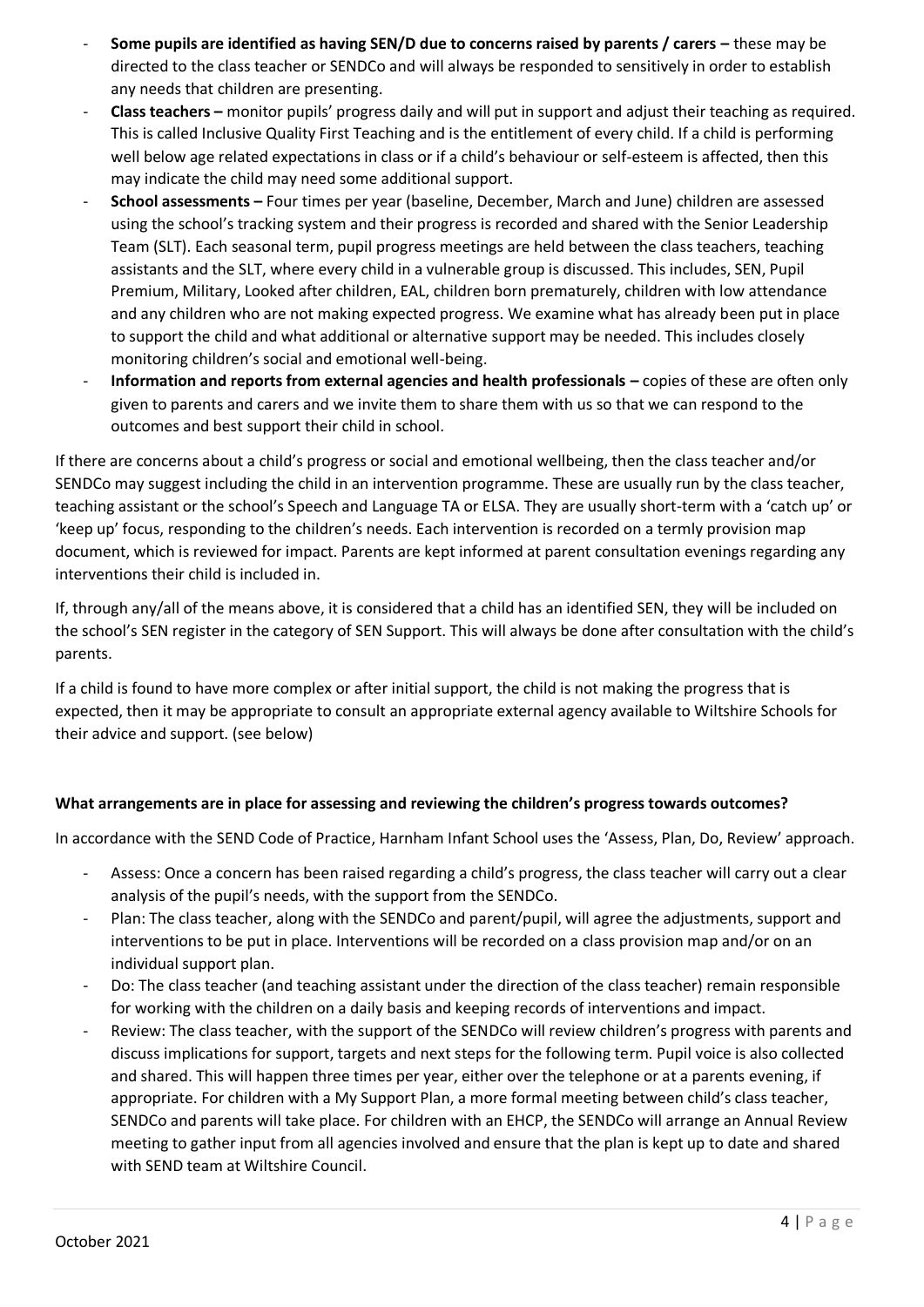### **How does the school evaluate its effectiveness of the provision for children with SEN/D?**

- Children's learning and understanding is monitored daily by the class teacher through classroom observations and marking.
- All children are tracked regularly using the school's tracking system with data submitted to the SLT.
- Specific interventions are recorded on a class Provision Map, which is reviewed at the end of each term for impact and updated ready for the new term. These are monitored by the SENDCo. They also form discussion points at regular pupil progress meetings and through other informal conversations too.
- Class teachers and teaching assistants will keep their own notes made during intervention time to track progress of children too.
- Reviews with external agencies, such as the Speech Therapist, will also take place to ensure progress is being made and new targets are set.
- Arrangements for children with SEN are also regularly reviewed with the SEND Link governor at meetings with the SENDCo and as part of the Curriculum Committee Governors too.

### **What external services and expertise are available or accessed by Harnham Infant School?**

When specialist advice is needed, the SENDCo can refer to a range of services.

The Wiltshire DART (Digital Assessment Referral Tool) can be used to refer to the Specialist Special Educational Needs Service (SSENS), Young Carers, Ethic Minority and Traveller Support Service and Behaviour Support.

Through Virgin Care, the school can refer to a range of services including the School Nurse, Speech and Language Therapy, Community Paediatrician, Occupational Therapy and the Autistic Spectrum Diagnosis Pathway.

We are also able to refer to the Wiltshire MHST (Mental Health Support Team) and CAMHS where needed. We have also made referrals to Wiltshire Family Counselling Trust too.

Harnham Infant School subscribes to the Educational Psychology offer each academic year which means we can have consultations with Educational Psychologists and refer for assessments if needed too.

Some services such as SSENS and Educational Psychology offer termly SEN Surgery meetings where advice can be sought for specific children before more in-depth referrals completed. Parent permission is needed to discuss individual children and parents are always offered feedback in terms of the outcomes of this type of meeting.

Information for the completion of referral forms always include class teacher, parent and where appropriate, children's views and signed permission from parents is also included to ensure they have given consent to the referral.

We use the advice given by the external agencies to feed into the type and level of support given to the child in school. For example, the children with Speech and Language difficulties are set targets by the Speech Therapist and are worked on in school, aiming for 3 times per week. These targets are then reviewed at least termly and updated on request.

Some children will be put on a MISP (My Individual Support Plan) which contains short term focused targets. These are also reviewed and updated at least termly and discussed with parents at consultation evenings.

If children have a more complex or longer standing identified need, they will have a 'My Support Plan'. This is a document that involves input from class teachers, pupils, parents and external agencies. It gives detailed descriptions of the child's difficulties, targets and how their needs will be met. It is reviewed and updated at least termly.

If a child's needs are perhaps more complex, involve multiple agencies or impacting the wider family, an ESA (Early Support Assessment) can be completed in order to offer additional support. This will include more regular reviews and involve additional input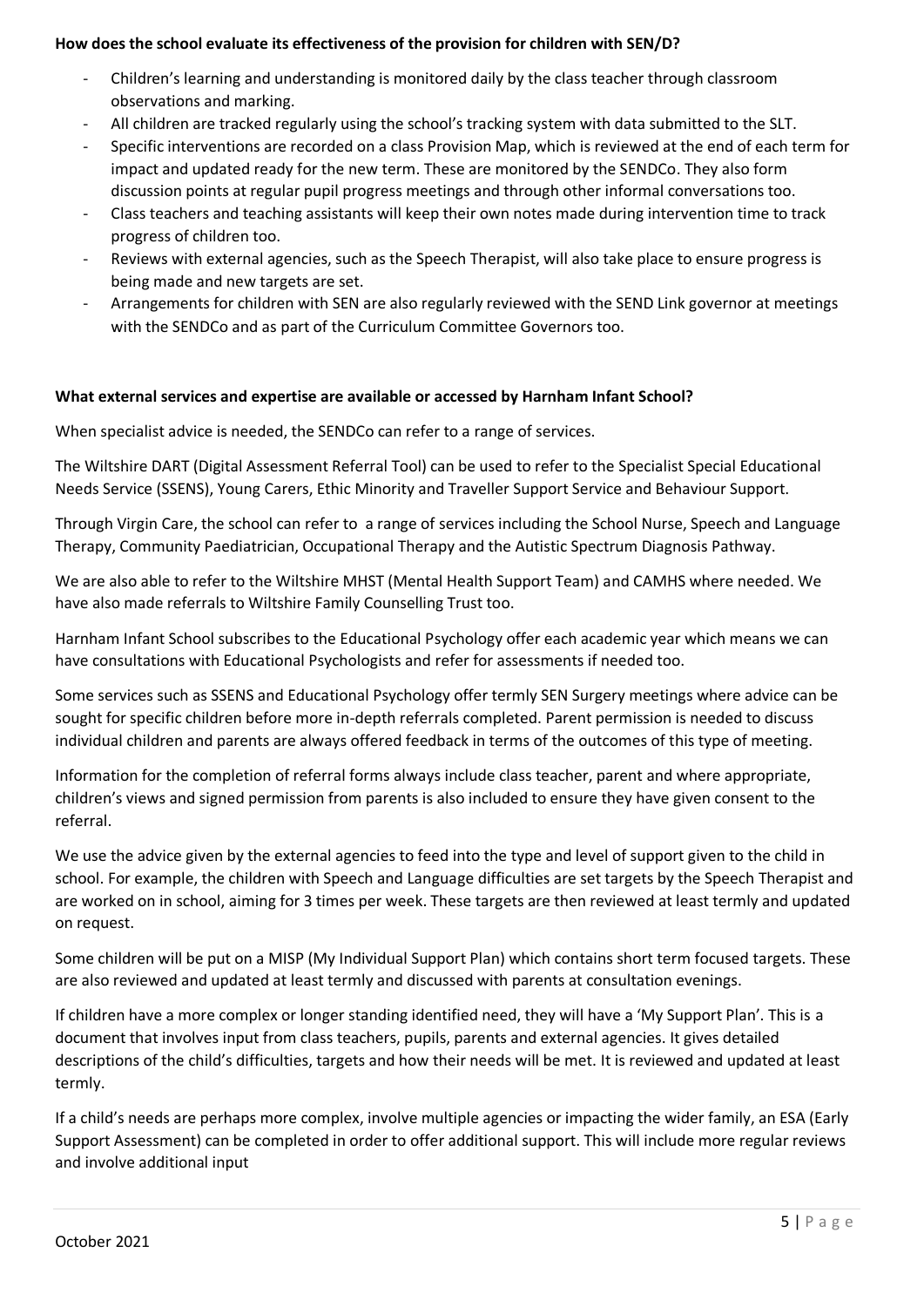In a very few cases it may be decided that the child needs more support than the school is able to provide within current funding. In these cases, the school will telephone Wiltshire Council to ask for an SEND Lead Worker to be allocated to support the child and family and to help the school with requesting an Education, Health and Care Plan (EHCP).

# **What are the arrangements for consulting parents of children with Special Educational Needs and how can they be involved in their child's learning?**

We are committed to developing every child's full potential intellectually, physically and socially and know this is most successful when working in partnership with parents. Parental views are very important to us and we encourage all parents to maintain an active involvement in their child's education in a variety of ways:

- Discussions with the class teacher who are on the playground at beginning and end of school days or available via class email addresses or Seesaw accounts too.
- Attending class 'Stay and...' events in school to carry out learning activities.
- Attending parent consultation evenings held three times per year.
- Telephone calls and emails with the SENDCo.
- Meetings with the SENDCo both formally as part of Support Plan or EHCP Reviews or informally on request too.
- Sending home copies of paperwork such as referral forms, reports and outcomes of SEN review meetings too.
- Attending meetings with any external agencies where appropriate.
- School reports with are sent home at Christmas (mini report) and in May.
- Regular opportunities to attend Coffee and Chat sessions with the SLT.
- Responding to parent surveys when these are sent out.
- Supporting learning at home, particularly with reading regularly and supporting with any specific targets that have been highlighted by the class teacher.

## **What are the arrangements for consulting with children who have SEND?**

We encourage all children to be reflective learners and actively teach them about having a growth mindset to apply to their learning.

Within lesson time, whether the children are working independently or with an adult, we encourage them to evaluate their own learning and help to identify their next steps as part of daily learning activities.

For children on the SEN register, they are also involved in reviewing their targets by reflecting on how well they are doing with the adults they are working with. Children are always asked for their views as contribution towards a SEND review meeting for children with an EHCP or My Support Plan. This may be as a conversation capturing their voice, or through choosing pieces of work to share, videos, photographs etc.

The SENDCo, as part of monitoring, will visit children in class to see how they are engaging in their learning and can talk about their current learning and next steps.

## **How do we ensure that our staff are trained to support children with SEND?**

All members of staff at Harnham Infant School have regular access to professional development opportunities both internally and externally provided.

All members of staff are First Aid trained, including responding to aspects such as allergies and use of epipens. If there is a specific medical need or impairment, relevant staff are trained in order to meet those needs e.g. hearing impairments etc.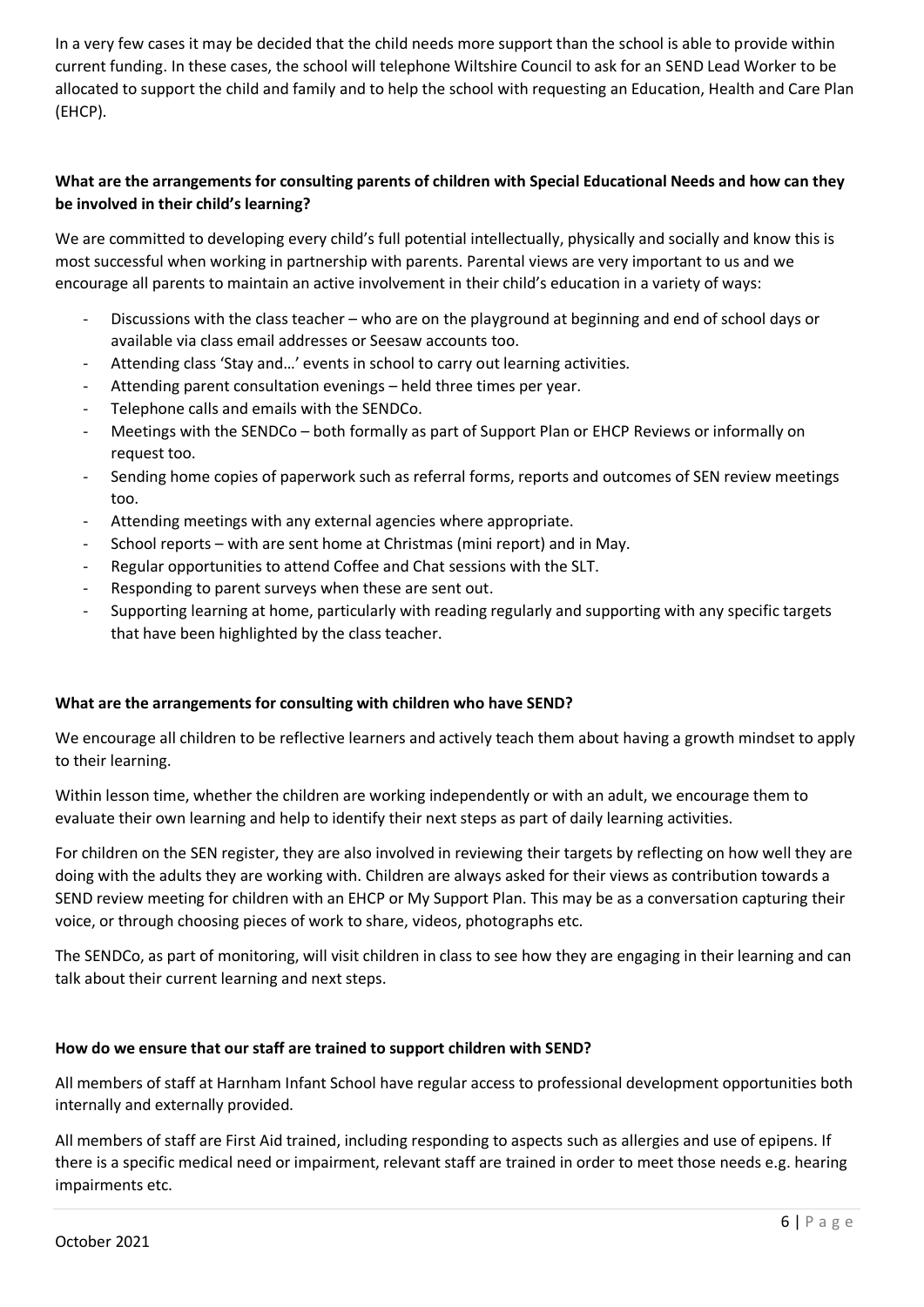The school SENDCo has completed the National Award for Special Educational Needs Coordination (NASENCO) qualification with Winchester University. Mrs Pike also attends regular network meetings and CPD run by Wiltshire Council to stay up to date with current practice and development both locally and nationally.

The school ELSA attends regular ELSA supervision sessions run by the local authority to ensure accountability and best practice.

All teachers and teaching assistants have regular training on various aspects of SEND, including some for specific interventions. Examples of this include an introduction to Mental Health Support Team, Calm Kids, Working Memory, NELI, Talk Boost, Precision Teaching, Team Teach, Speech Therapy and Colourful Semantics.

# **What arrangements are in place for supporting children during transition into school, between year groups and onto the next phase of their education?**

If a child has been identified at pre-school or nursery as having SEND, further meetings are arranged between the pre-school setting, parents and SENDCo. Where appropriate, visits are completed to the pre-school setting too so that strategies can be shared. Children are invited to visit the school in small groups with their new classes to familiarise themselves with the school before officially starting in September. Parents are encouraged to make early contact with the SENDCo if they have concerns about their child too.

At the end of each academic year, teachers complete a thorough handover of the children to the new teacher, including details of any interventions, involvements of professionals, targets and next steps. The end of year SEN reviews are attended by the child's current and new class teacher where possible so that the parents can meet them too and ask any questions in advance of starting in the new year group. All children complete a few taster days with their new class teacher so that they can begin to get to know them, where possible, additional transition opportunities may be needed, such as new teacher reading a story, visiting the child in their current class, working with a TA or the ELSA to create photo booklets or receiving a social story as a discussion point about moving to the next year group.

There is a very thorough and comprehensive handover of information to Harnham Junior School (or any other Junior setting). The infant and junior school SENDCOs meet towards the end of the Spring term to begin discussing individual children and their needs and to plan some individualised transition opportunities where they are needed. The junior school SENDCo and Year 3 teacher (if known) are invited to Annual Reviews of EHCP children and final My Support Plan reviews of the academic year. This helps parents to have an opportunity to ask any initial questions regarding junior school transition. As well as the Year 2 and Year 3 teachers having a handover meeting, the infant and junior school ELSAs also meet regarding children who may need additional support. Our school ELSA will also plan any individual transition needs with the junior school such as making photo books, having extra tours or arranging 'Q&A' sessions with members of junior school staff. All of the children's individual records and files are also passed on to the Junior school.

## **What specific arrangements are in place to ensure children's social and emotional well-being and development?**

At Harnham Infant School, our school values and positive culture permeate throughout the whole school. We have a positive behaviour management policy and encourage all children to try their best at all times. The use of praise and positive reinforcement is a key strategy used by all members of staff, who also award points to children and encourage them to use a growth mindset in order to fulfil their potential.

Children are given regular opportunities to reflect on and express their emotions within lesson times and through classroom areas and activities too. Each class teacher has received training in using Calm Kids techniques and to support children to regulate their emotions.

In some instances, children may need more targeted support from the school ELSA with aspects such as behaviour, play skills, self-esteem, social skills or bereavement, amongst other things. Our school ELSA is highly trained and